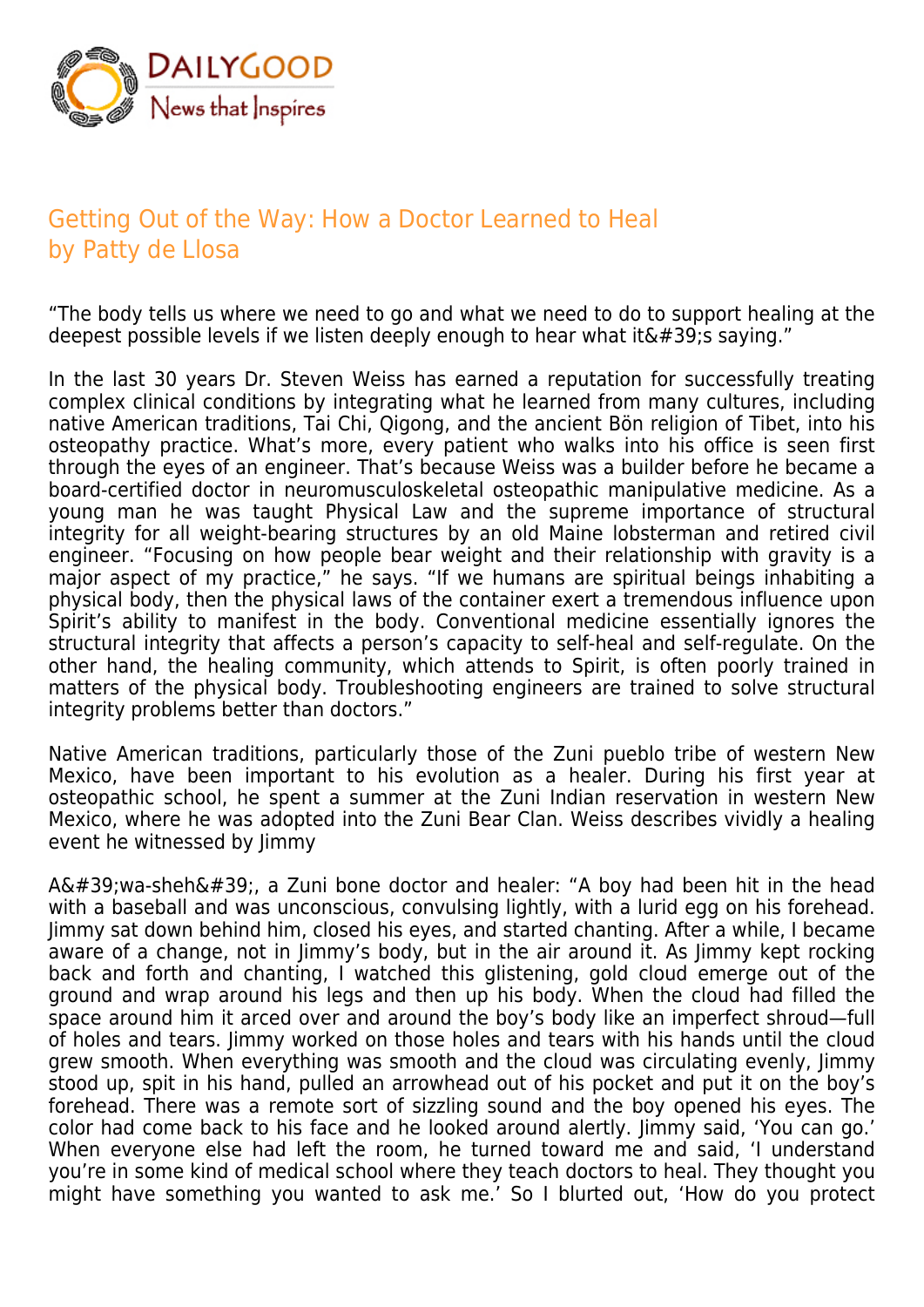yourself?' Jimmy jumped out of his chair, got real close to my face, and yelled at the top of his lungs: 'Who do you think you are? Do you think you can heal? Do you think that any person can heal? What more is a human being than just a bag of mud brought to this space by Great Creator to do the work of his ancestors? All you have to do is get out of the way and you'll never be hurt. There is nothing to be afraid of and nothing to protect yourself from if you only get out of the way.'"

Weiss had the opportunity to watch Jimmy do further healings while completing a clinical clerkship with the Indian Health Service hospital in Zuni. The hospital director told him they had a file in the basement with x-rays of cases in which Jimmy had done inexplicable things, such as re-crystallizing bone fractures overnight. When Weiss asked Jimmy what he did to heal, the answer was always the same: "I told you. I get out of the way. Creator comes through me; the spirits of my ancestors come through me and they heal."

A graduate of Washington and Jefferson College with a B.A. in biology/pre-medicine, Weiss completed several years of graduate study in insect ecology and zoology at the University of Maine. During this period he established an environmental consulting business and was supported by the National Science Foundation for environmental curriculum development at the University of Maine. In 1985 he graduated from the University of New England College of Osteopathic Medicine with a doctorate in osteopathic medicine, honored with The Dean's award "for possessing those qualities that faculty would seek in their own family physician." He was trained and mentored by such legendary figures as Dr. Ruby Day, Dr. Robert Fulford, Dr. Anne Wales, Dr. Larue Kemper, Dr. Carl Schoelles, and Dr. James Jealous (founder of the Biodynamic Disengagement movement). They were all followers of Dr. William G. Sutherland, developer of cranial osteopathy, and masters of his subtle but profoundly powerful methods of supporting the power of the body to heal itself. "For the most part they are all dead," says Weiss, "but before they passed on they crammed as much training and guidance down my throat as they could and for that I am deeply grateful. I am first and foremost an osteopathic physician. That is the glue that holds together all the different strands of my healing practice. The science of osteopathy is my grounding in the body as a physical healer."

"Energy Precedes Tissue"

Early in his practice Weiss realized that he was treating the tissue side of an energy-tissue interface and that he needed to get to the other side. He went to a body symbology workshop led by the Rev. Rosalyn Bruyere, founder of the Healing Light Center Church in California and one of the most celebrated healers of our time. Revered by several native tribes as a high medicine woman, and enthroned as a living oracle of the Bön — the pre-Buddhist, indigenous religion of Tibet — she was capable of generating and directing enormous amounts of qi. Weiss stepped forward when she asked the audience if anyone had a knee problem, and carefully described a football injury to his left knee: a torn anterior cruciate ligament, medial collateral ligament, and medial meniscus. She looked at him—actually he says she looked through him—and asked, "What was her name—the girl you were in love with when your knee was hurt?" He whispered, "Linda," and she said, "Yes. She's in there too."

Muttering to her student assistant, "Check out how suspicious and resistant he is," as he lay on her table in front of some 300 people, Bruyere put her hand on his chest. He felt a huge electric shock, as if he were being defibrillated. Says Weiss, "The treatment she gave me changed my life and the things she taught me helped guide me to a place where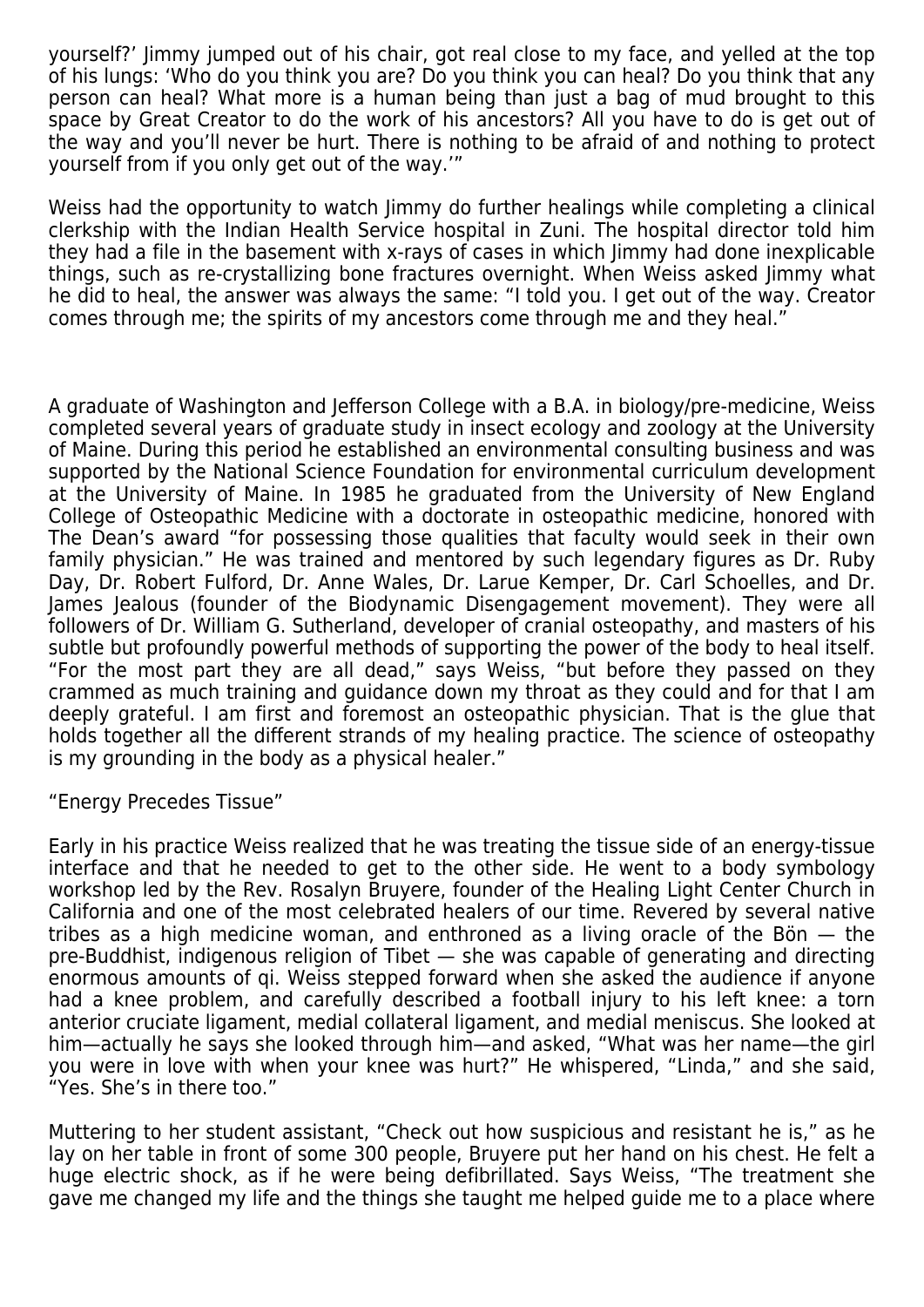I heal from a completely different reality that looks at the human body without the usual distinctions that separate tissue, energy, and Spirit. Rev. Bruyere says, 'Energy is all there is,' so if we are spiritual beings inhabiting a physical container, it is vital to take Spiritual Law and energy (qi) into account in our healing work in order to address the needs of the whole being. After thirty years of study with her, my approach to diagnosis and treatment includes considerations of the human energy field, the chakra system, and Spiritual Law. Energy precedes tissue. Does it initiate tissue or is tissue pulling energy? It's a dance. And  $it\&\#39$ ; always changing!"

Some years later Weiss was shown a particular osteopathic procedure by Dr. Ruby Day, one of the principal cranial osteopathic practitioners in the country. He was having trouble getting the technique right and they were both becoming frustrated, so he asked Dr. Day how she originally learned to do it herself. "Why, Dr. Sutherland just showed me how to get out of the way," she replied. Weiss says he felt another electric shock in his chest, remembering Jimmy's words. Dr. Day then led him through the Sutherland technique, which, while similar to some of the meditative techniques he used, seemed more practical, altering and balancing his nervous system while at the same time deepening, expanding, and clarifying his perceptual capacities.

## Allowing Creator to Flow Through Us

 Hoping to trigger more details on this exercise, I asked Weiss, "Why get out of the way?" He explained that basically it was to listen more deeply: "One of the major dilemmas of treating people with pain and especially chronic pain, is that the source of the problem is almost never where it hurts. To understand, solve, and support the healing of complex pain conditions we need to see pain or symptoms in the context of how the body works and what it requires to be healthy, by using embryology, anatomy, physics, and engineering. We must transform ourselves from 'practitioners' to listeners, as well as diagnosticians who can sense the whole body and its various units of function. To do that, we must listen deeper, recalibrate ourselves, and do the work that removes ourselves and our filters from the equation so we can perceive without bias or prejudgment. Left to themselves, our eyes are doomed to see only what the mind knows, so one way of looking at it, is that getting out of the way creates the possibility of our eyes and hands informing our brain. To get out of the way, remove your attention (and ego) from your hands and mind by creating a freely-floating hook out in space behind you and then hanging your attention on that hook."

He took me through the actual exercise he does every day, before and sometimes several times during a treatment session. Here it is in an abbreviated form: "With your sitz bones balanced on your chair and feet resting comfortably on the ground, follow your breath from the tip of your nose down into your body, and continue to follow it to where it turns and flows back up and out of your body, then turns again and comes back into you, creating a circle. Follow that circle of breath for a few cycles. Now, while you continue to follow it, extend your awareness to your heartbeat. Just listen to the beat of your heart within your chest while you follow the circle of your breath. Then place a small ball of Light (ping-pong ball size) way down your spine into the middle of your sacrum. Lift that little ping-pong ball of Light out behind your body, floating it out there eighteen inches or so in space, freely suspended and automatically shifting (that's an old osteopathic idea of what health looks like). Your next task is to fashion that little Light ball into a hook. Make sure when you $\&\#39$ ; re done that the hook is also freely suspended and automatically shifting. Then imagine you are coming indoors from a sleety winter storm, wearing a heavy wool greatcoat. Somehow that ice has frozen through the coat and into your body. So very carefully pull that coat off of your body... slowly, slowly, pulling all the ice off with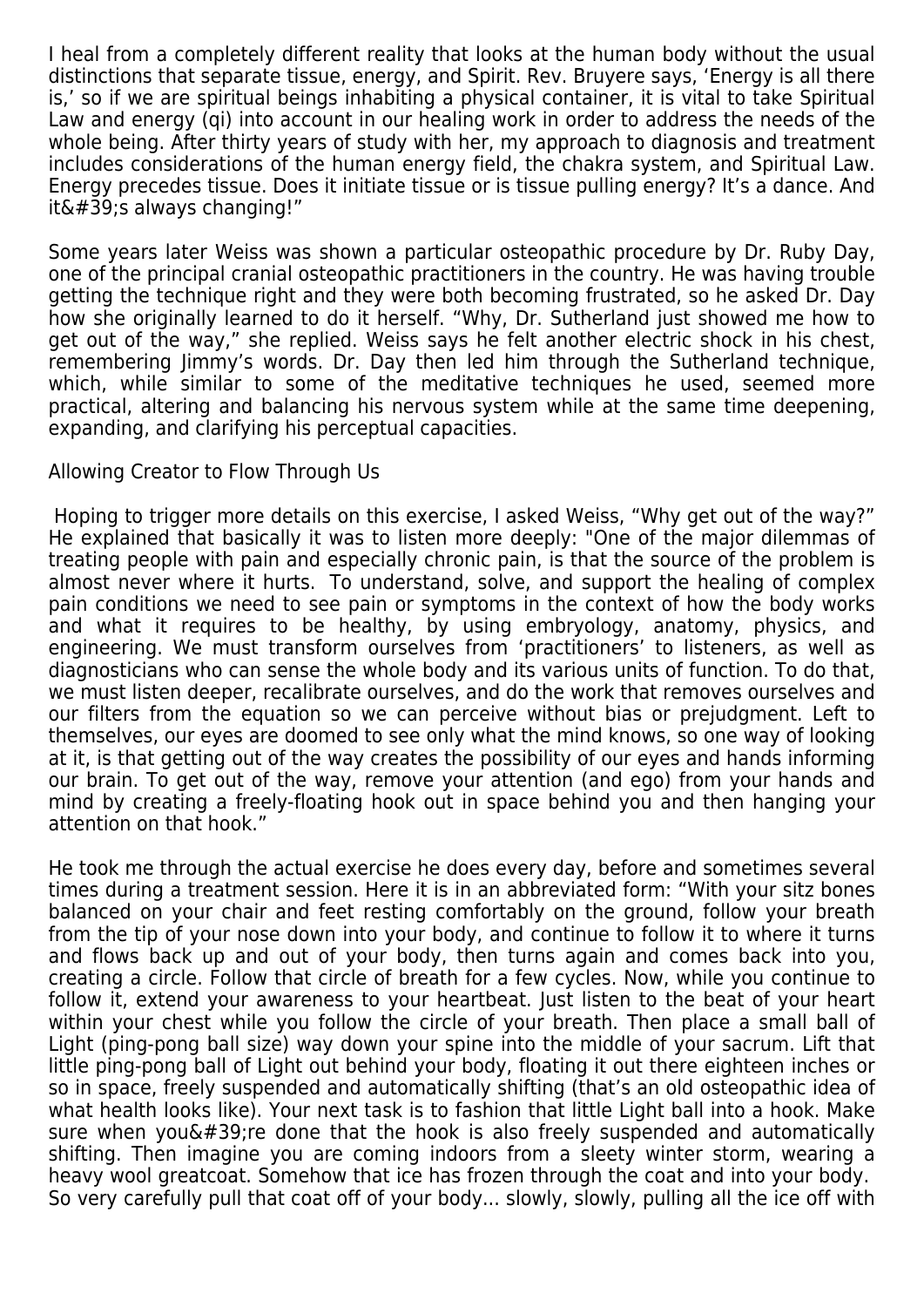it. Then turn around and hang it securely onto your hook.

"Now that hook with its icy greatcoat is still freely suspended and automatically shifting, floating out there eighteen inches in space behind the middle of your sacrum. At this point the only work you have to do is to make sure that the coat remains on the hook. However, whatever the "it" is that we have removed and hung on that shifting hook behind us, you can be sure it doesn $\&\#39$ ; twant to stay there! It likes to slip off the hook and get back into my hands and brain, and create trouble. So my job is to keep it there, on the hook, because this is the way to allow Creator and our Ancestors to flow and work through us."

 "At first when I did this, sometimes the room seemed to expand and I would become hyper-aware of my surroundings. Sometimes my body seemed to get very small or very large. There were also other perceptual shifts and sometimes even a sense of shifting boundaries. Often I would suddenly be aware of an enormous fire-hose-type surge of qi running through my body and out my arms and hands. My patients, and subsequently my students and their patients, would report sensing this surge of energy when I underwent the getting out of the way practice. From this out of the way place I am able to listen and see more clearly and solve complex problems with increased success. Eventually you may discover that there are more hooks and, potentially, a more extensive, lengthier practice of getting out of the way. However, I've described this one hook is as it was originally presented to me."

## Refining the Practice

Weiss has honed this practice for many years and on many different levels. He describes his map or model as the combination of physical law (physics and engineering) and spiritual law (sacred geometry, embryology, energy medicine), stressing that any successful diagnosis and treatment program must include a combination of both. Now Medical Director of the Medicine Lodge Clinic and founder and educational director of The Altar of Creation (www.altarofcreation.com), he teaches what he has learned to other healers as a powerful tool for listening to their patients' bodies, along with meditative practices to calm their minds and physical movements to support their own healing. His long-term goal is to change the way in which healthcare is practiced, so that it reflects how the human body really works and what it requires to heal and regulate itself, on both the physical or tissue level and the energetic or spiritual levels. "Consciousness molds our anatomy and physiology," he says. "It controls how we heal and self-regulate. Listening deeply is only the beginning. The real issue is how to understand what you  $\&\#39$ ; re hearing and to have a map, a GPS monitor or an algorithm to help you develop eyes and hands that can work with the data."

Internationally recognized for his uncanny ability to help people suffering from complex and seemingly unsolvable clinical problems, he currently consults in the fields of chronic pain, sports and performing arts medicine, and the treatment of prenatal and pediatric problems. His clinical model is always evolving, especially in formative periods like post 9/11 New York, when he gathered his students and offered free clinics to the population of first-responders. He tells his patients the only thing he can guarantee is that he will create change by "connecting them back into their blueprint, helping them to re-member themselves." Driven by the need to listen deeper, perceive more, and be more present as a healer, he treats both the physical body or tissue anatomy and the luminous body, to guard and nourish healing at a much more profound level. That, he says, "has been the fire that has propelled my journey to becoming a better healer as I integrated many different healing traditions, from biologist to engineer, to ecologist, and to osteopathic physician."